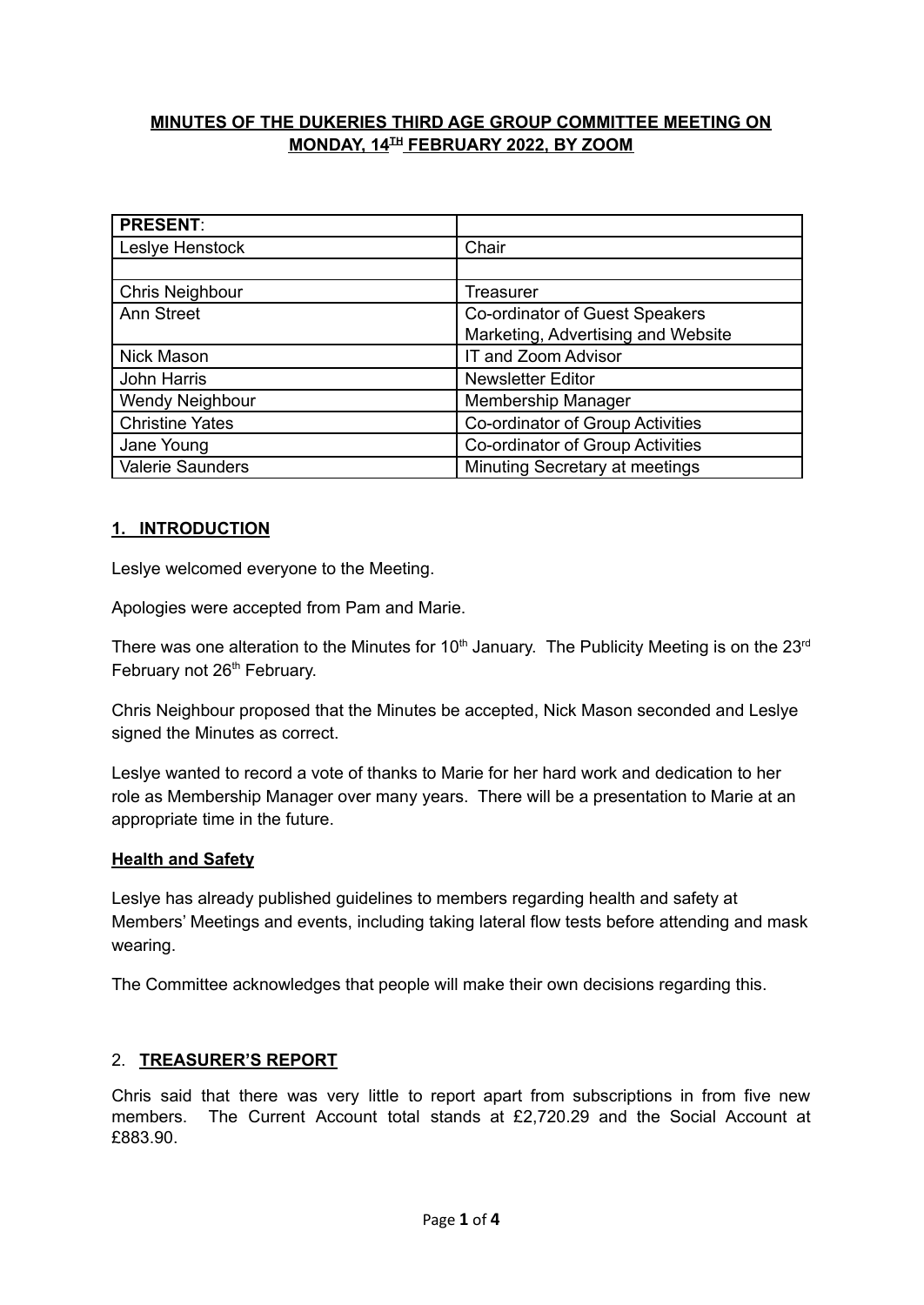Chris reported that he was still having problems trying to arrange internet banking for the Social Account. It was agreed that Leslye and Chris would try to progress this by contacting Nat West by telephone together.

# **3. MEMBERSHIP UPDATE**

Wendy reported that the membership total stands at 147 as follows:

- 136 Fully Paid-Up Members
- 10 Associate Members
- 1 Honorary Life Member

Membership renewal forms are now on the website, with internet banking details for Du3a. The forms can either be used by Members for bank transfer renewals or printed off and filled in by members who wish to pay by cash or cheque.

Leslye would like Mason to add their mobile phone number to the form.

Leslye will send an email to the membership informing them that they can renew now if they wish to pay by bank transfer and that forms will be available at Members' Meetings if they wish to pay by cheque or cash.

John will also put a piece in the Newsletter regarding renewal, including a form for printing off, and confirmation that members can renew on-line if they wish to.

### **Funding**

Wendy reported that the situation regarding funding is as follows:

- £223.01 left from the Community Engagement Fund
- £100 left from Andy Oxnard

Wendy has also applied for funding of £569 for a Benq projector from the Covid-19 Recovery Fund run by Newark and Sherwood District Council and is still waiting for their decision.

### 4. **BRANDING/PUBLICITY/MARKETING**

Ann thanked the members who had attended the RSBP walk in Sherwood Forest yesterday. It was not well attended because of the wet weather but Ann said that the RSPB lady had been pleased that so many businesses and societies had contributed to the "trail of hearts" walk. The hearts will remain in the forest until 21<sup>st</sup> February.

Ann reported that there is to be a VE Day event on Sunday,  $8<sup>th</sup>$  May, at the RSPB Visitor's Centre. There are to be military bands, swing bands, etc. She wondered whether the Du3a Ukulele Band could get involved. We could use the Feather Banner and perhaps have a stall to raise the profile of Du3a.

Lesley said that she would contact Linda Bond about this and it will also go in the Newsletter.

Ann reported that the next Publicity Meeting that she will attend will concentrate on U3A week in September.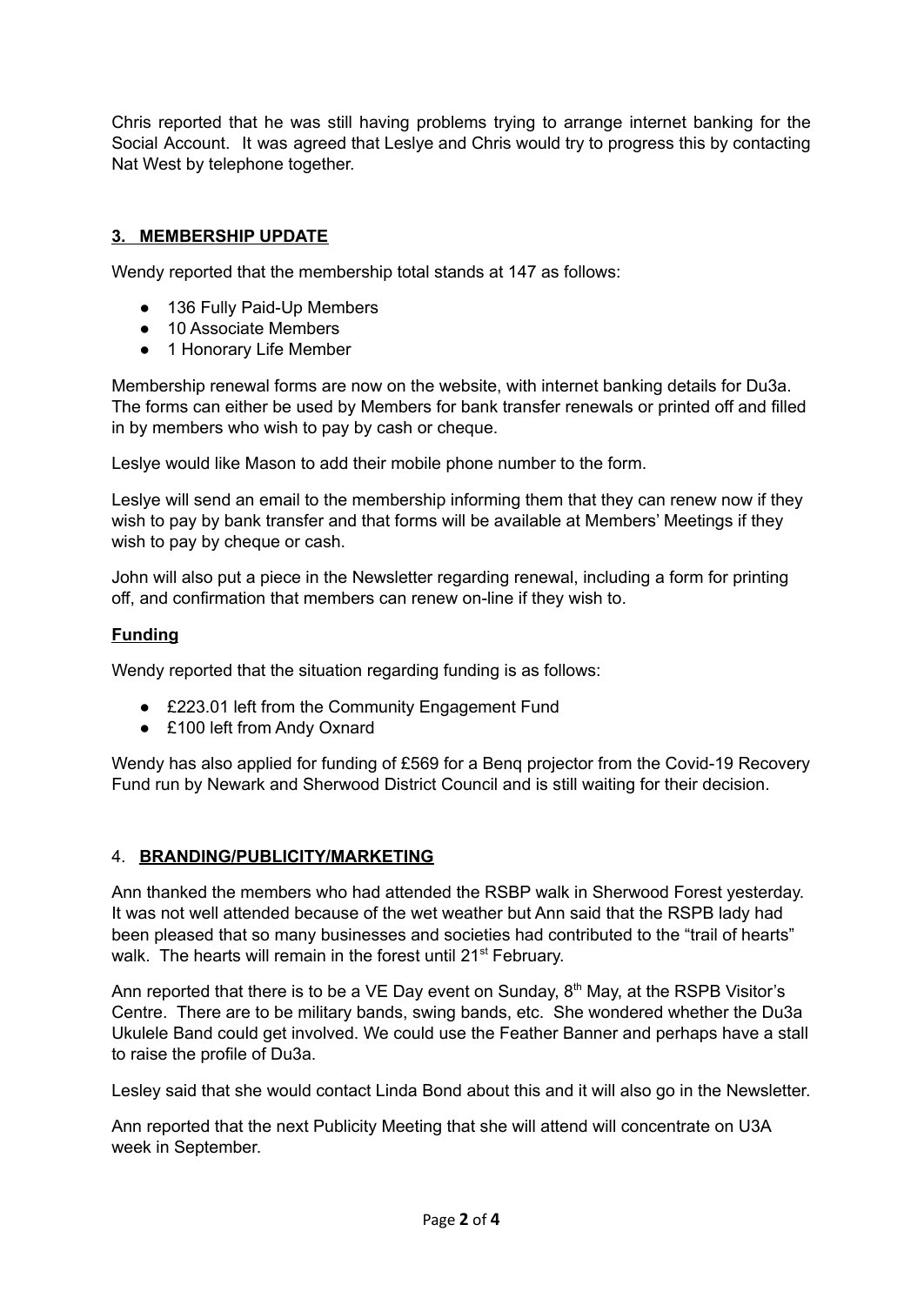With regard to U3A week, Leslye has been in contact with Jean Hogg and volunteered Du3a to organise a line dance routine which would be choreographed by Janice and videoed, in case other U3As were interested.

Leslye has also learned that there is to be a "Picnic in the Park" event on Friday, 3<sup>rd</sup> June, to commemorate the Queen's 70-year Jubilee. All U3As will be involved and there is likely to be extensive coverage on television. Leslye said that she thought we should mark this is some way.

Ann has continued to send articles to the local press.

# **Speakers for Meetings**

There was a discussion around what time the Speakers at meetings should begin their talks. Lesley said that she would like members to start arriving at about 12.30 pm so that some Du3a business could be conducted before the meeting, especially if there were any special announcements from Group Leaders.

It was finally agreed that the Speaker would begin a 1.30 pm.

### **Members' Meetings**

Leslye has arranged a rota for refreshments at the Members' Meetings for the next couple of months. She thinks there should be 3 to 4 members in the kitchen.

She thought that 2 greeters on the door would be adequate. Wendy suggested having handouts for any special events which could be given out by greeters to members as they arrived.

Leslye wondered whether the rolling power point presentation of events at Members' Meetings could be revived. Mason will investigate this.

# **Activity Groups**

Jane had nothing new to report from Group Leaders.

The year end is approaching and Leslye asked Jane to contact Group Leaders to see if they had any monies to pay in or take out.

### **Newsletter**

John asked whether it would make sense to move the publishing date of the Newsletter to the end of the month. Leslye said that she would prefer it at the beginning of the month.

Leslye said that some members had commented that the Community News section in the Newsletter was too long and asked John whether it would it be possible to condense this in some way. John said that this would be difficult for publication purposes and suggested having Community News at the end of the Newsletter with a caption to say that the rest of the Newsletter is Community news

# **5. AGM 16 TH MAY 2022**